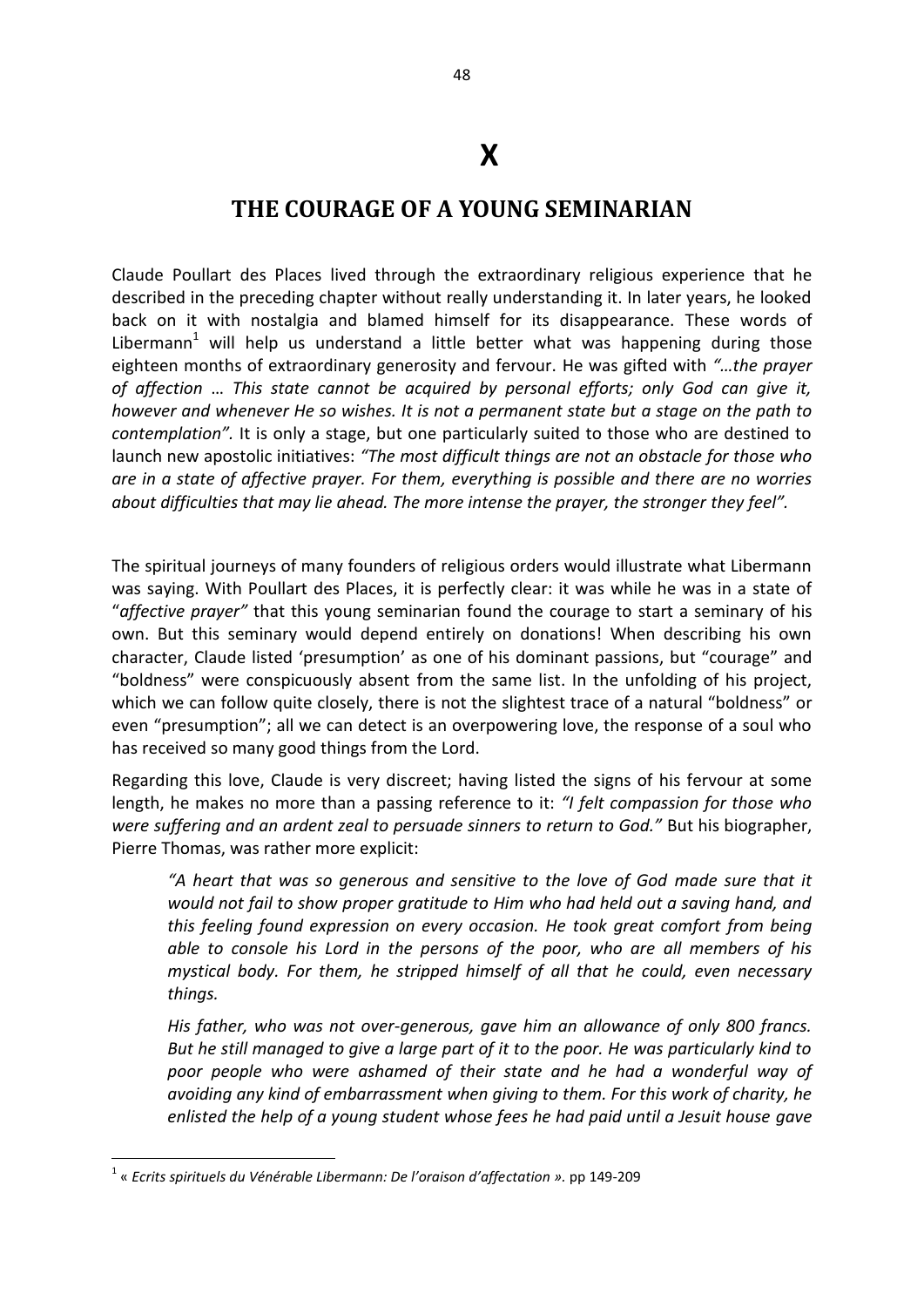*him accommodation. But since he had to use most of the money his father gave him for his own board and lodging, he sent the best food he was given to the poor and sick and only kept the worst for himself." <sup>1</sup>* 

The "young student" he mentions was Jean-Baptiste Faulconnier. He was just sixteen when Claude started to help him in May, 1702. Later, he was ordained and became a parish priest in the Diocese of Orleans. Jean-Baptiste wrote this about his former benefactor:

*"For at least three or four months before he set up his own community, he paid for my board and lodging in a house from where I could attend the classes of the Jesuits… During all this period, he sent me out to different places to bring alms to poor people, especially those who were ashamed of their condition". <sup>2</sup>* 

As regards his own expenses, Claude must have paid out 368 livres, including 36 for the rent of his own room.<sup>3</sup> These were the larger sums he had to pay, but there were several more that he could not avoid. For example, *"Most of what his father gave him was swallowed up by his debts to the College, so he cut out all the best parts of his diet and gave the money he saved to the sick and the poor and treated himself as the least amongst them".* 

∞

*"If he was so deeply moved by the material needs of the "members of Jesus Christ", he was even more attentive to their spiritual needs. He would instruct them whenever he had the chance, but he always drew them towards goodness in a gentle and kindly way. From that time onwards, he had a very special love for the most unknown and neglected people. He gathered together a group of young men from Savoy and taught them the catechism. He was convinced that they were just as dear to Jesus as the greatest aristocrats - and more likely to bear fruit!* 

*In all this, he was following the example of his beloved Master, who had come to preach the gospel to the poor. To make up for having served God so badly in the past, he was ready to do anything to find him faithful servants who would follow him". <sup>4</sup>* 

*∞*

Jesus Christ is the only source of all Christian perfection; it is by imitating his life and virtues that people become saints. But because saints are no more than faithful images of Jesus, it is in His footsteps that they lead their own followers. The more the written lives of saints are infused with the Gospels, the more they are sources of sanctity. Fr. P. Verjus illustrates this in his book on Michel Le Nobletz:

*"Michel always enjoyed reading the life of Saint Ignatius, the founder of the Jesuits, and this had a great effect on his own life story. Like Ignatius, immediately after his conversion, he worked for the greater glory of God and the salvation of men and women, and until the day he died, he looked for ways of sharing the ardent love that* 

1

 $<sup>1</sup>$  Koren p. 267</sup>

 $2$  This is taken from a hand-written note that is attached to the manuscript of Pierre Thomas.

<sup>3</sup> *"Consultes des Jésuites tenues au Collège Louis-le-Grand (1708).* Manuscript 2130 of the Library of Sainte-Geneviève, pp. 322,323.